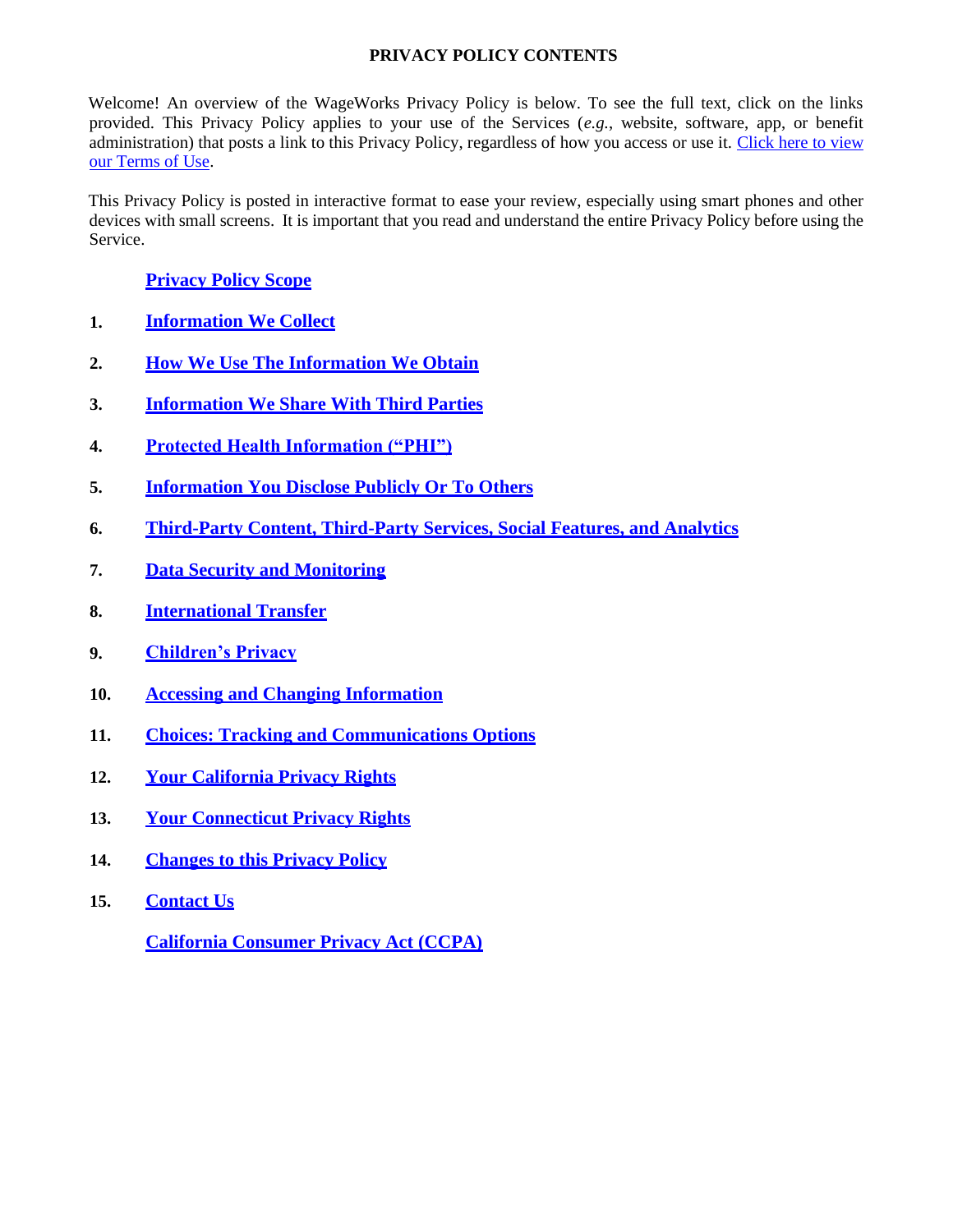## Effective Date: January 1, 2020

## **Privacy Policy Scope**

Welcome! An overview of this WageWorks Privacy Policy is provided below. To see the full text, click on the links. Click to view our [Terms of Use as well as Additional Terms.](https://www.wageworks.com/terms-of-use/)

- **Your Choices and Your CA Privacy Rights** You have certain choices regarding information collection and communications options explained in Section 11, including:
	- -- California residents have certain privacy rights detailed in Section 12
	- -- Although WageWorks does not look for or respond to "do not track" signals, you can find information on tracking technologies in Section 1.B and certain choice options regarding Tracking Technologies in Section 11
	- -- Your options regarding accessing and changing certain of your Personal Information are available in Section 10
	- Your options regarding promotional communications are explained in **Section 11**; and  $\leftrightarrow$  to deliver and improve WageWorks' services;
	- -- Children's and minors' privacy rights, and notice to parents of these rights, are explained in Section 9

• **Collection of Information**

- -- WageWorks may ask you to provide Personal Information (*e.g.*, name, address, e-mail, phone number, bank or payment account numbers, etc.), as well as other information (*e.g.*, employer/plan sponsor, program participation information, etc.), which may be required to access certain content, features, and functionality. More in Section 1.A
- -- WageWorks and third parties may collect information from you automatically as you access the Services (*e.g.*, information about the devices you use to access the Services and your usage

## • **Use of Information**

The information WageWorks collects is used for a variety of purposes as detailed in this Privacy Policy. For example, your information helps WageWorks provide and improve our services, communicate with you, assist your employer/plan sponsor in administering your benefits plan, provide you the Services you choose, and operate WageWorks' business. More in Section 2

## • **Sharing of Information**

- -- Subject to applicable law, WageWorks may share the information WageWorks receives from or about you via the Services (or give others access to it), including your Personal Information, for a variety of purposes, as detailed in this Privacy Policy. More in Section 3. These include, without limitation:
	-
	- $\triangle$  to assist your employer in administering your benefits plan and facilitate your receipt of benefits;
	- $\triangle$  to facilitate your third party requests and

communications;

- in connection with corporate transactions (*e.g.*, merger or sale);
- to display your posts or send your messages (More in Section 5); and
- $\div$  in connection with your use of third-party services (More in Section 6);
- -- However, WageWorks obtains your consent (*e.g.*, opt-in, opt-out), before knowingly sharing Personal Information with third parties for their own direct marketing purposes.
- -- WageWorks may share your non-Personal activities). More in Section 1.B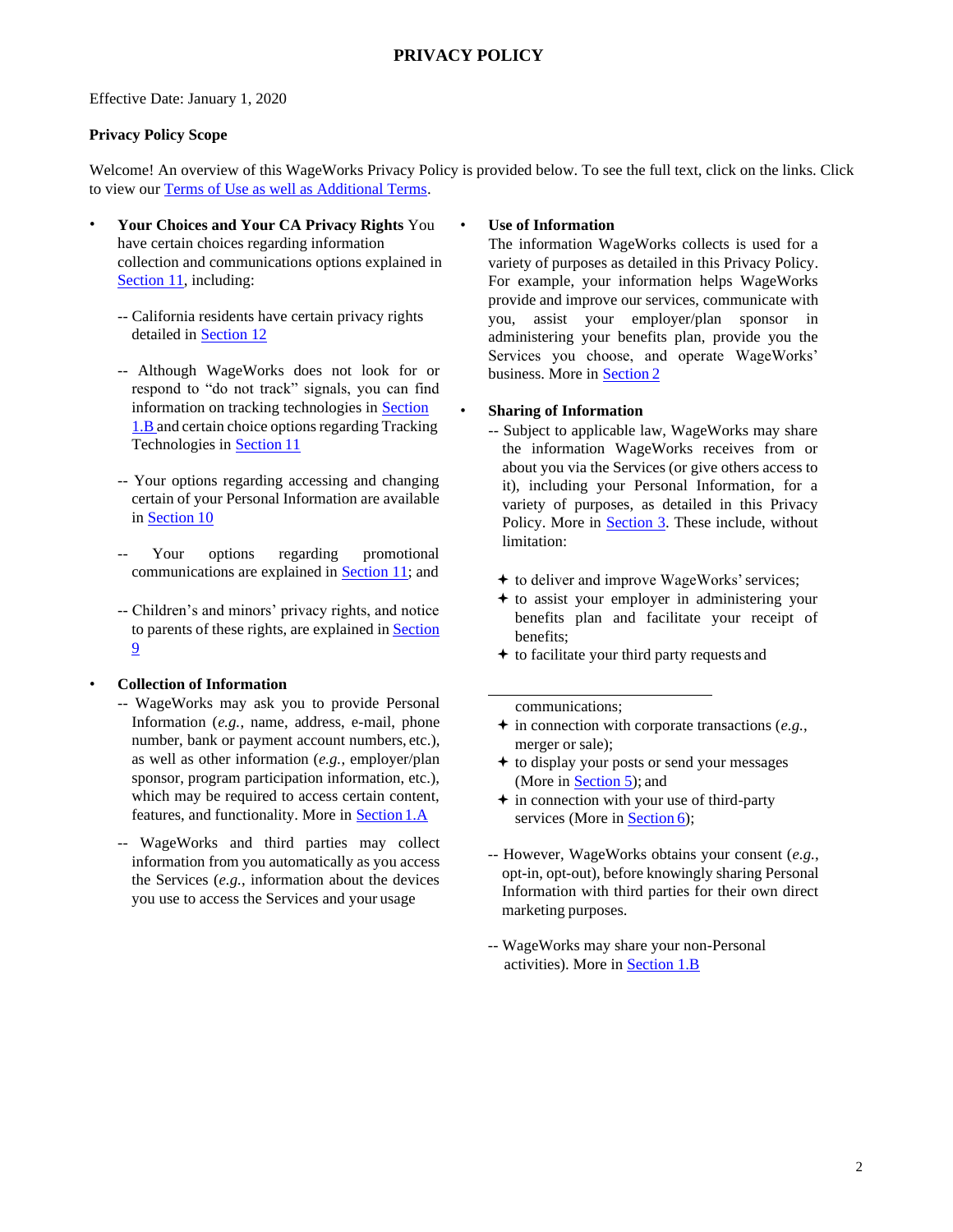- -- Subject to applicable law, this may include use of cookies and other technologies to keep track of your interactions with the Services, to offer you a more personalized and relevant experience. More in Section 1.B
	- -- The information WageWorks receives via the Services may be combined with informationWageWorks receives from third parties and sources outside of the Services. More in Section1.C. • **Questions and How to Contact Us**
- -- WageWorks' policies and practices regarding practices regarding the Services, read the full Privacy Personal Information collected from children are explained in Section 9 Information, aggregate and/or de-identified information about you except as prohibited by applicable law.

#### • **Protected Health Information ("PHI")**

When we receive PHI in the course of performing services for an entity subject to HIPAA (a "covered entity") or state health information privacy laws, we treat and protect the PHI consistent with our obligations under HIPAA, applicable state health information privacy laws and our contractual obligations to the covered entity (*e.g.*, a group health plan).

For more information about WageWorks' privacy Policy. You can also contact WageWorks by sending an email to

[HQYPrivacy@HealthEquity.com](mailto:HQYPrivacy@healthequity.com) questions or concerns. if you have

#### • **Table of Contents**

For a clickable table of contents that will help you find and navigate to all the sections of the full Privacy Policy.

## **FULL WAGEWORKS PRIVACY POLICY**

Thank you for visiting an online service (*e.g.*, website, software, or app) that posts a link to this Privacy Policy (the **"Online Services"**) owned or operated by WageWorks, Inc. ("**WageWorks**"). This Privacy Policy will provide you with information as to how WageWorks collects, uses, and shares information about you, including the choices WageWorks offers with respect to that information, and applies to your use of any Online Services, regardless of how you access or use it and your submission of information to us offline in connection with our benefit administration servicesfor employer/plan sponsors ("**Administrative Services**"). Collectively, Online Services and Administrative Services are collectively "**Services**". For certain Services, there may be additional notices about information practices and choices. Please read those additional privacy disclosures to understand how they apply to you. In addition, any privacy obligations in our services agreements with our customers (*e.g.*, with employer/plan sponsors for program services and in some cases with individual program participants) shall prevail in the event of a conflict with our Services Privacy Policy, including with regard to our Services. Click to view our [Terms of Use and Additional](https://www.wageworks.com/terms-of-use/) Terms.

By visiting or otherwise using the Services, you agree to the Services' [Terms of Use](https://www.wageworks.com/terms-of-use/) and consent to WageWorks' data collection, use, and disclosure practices, and other activities as described in this Privacy Policy, and any additional privacy statements that may be posted on an applicable part of the Service. If you do not agree and consent, please discontinue use of the Services, and uninstall Online Services downloads and applications.

## <span id="page-2-0"></span>**1. INFORMATION WE COLLECT.**

## **A. Information About You That You Provide.**

WageWorks, and/or its Service Providers (defined below), may collect information you provide directly to WageWorks and/or its Service Providers via the Services. For example, WageWorks collects information when you use or register for the Online Services, subscribe to, or access, benefit programs via the Online Services, subscribe to notifications, post on the Online Services, or communicate or transact through the Online Services or submit information in connection with the Administrative Services. In addition, when you interact with Third-Party Services (defined in Section 6 below), you may be able to provide information to those third parties. For more information on Third-Party Services' data collection and practices go to Section 6. For more information on Service Provider data collection and practices go to Section 3**.**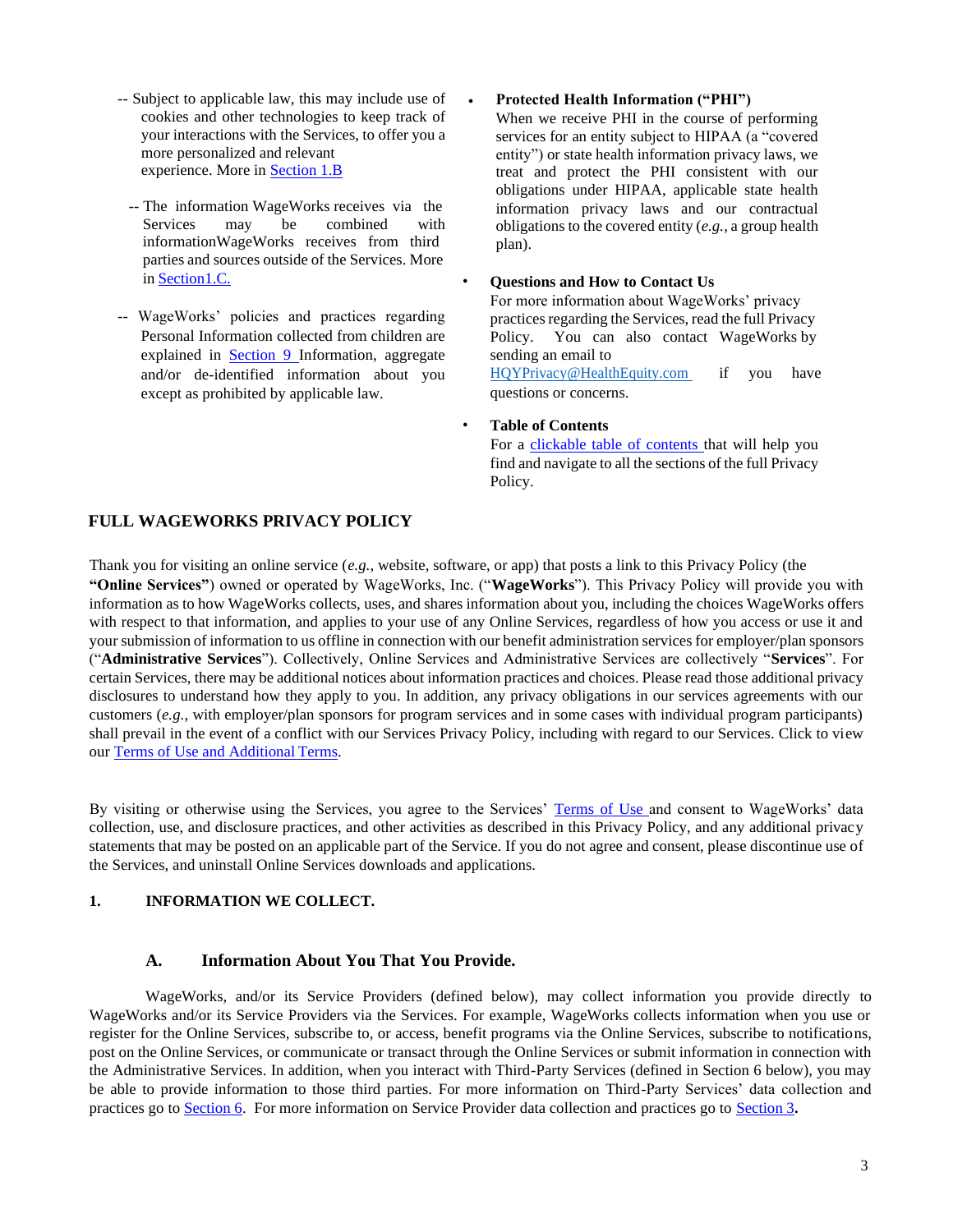Information WageWorks, its Service Providers and/or Third-Party Services may collect may include: (1) personally identifiable information, which is information that identifies you personally, such as your first and last name, email address, phone number, address, Social Security number, and full payment or banking account number (**"Personal Information"**); protected health information as defined by the federal HIPAA law or applicable state healthcare primary laws (**"PHI"**); and (3) demographic information, such as your and/or your dependents' gender, age, zip code, and recent and upcoming transactions (**"Demographic Information"**). To the extent permitted by applicable law, Demographic Information is **"non-Personal Information"** (i.e., data that is not Personal Information or PHI under this Privacy Policy). In addition, Personal Information, including, without limitation, WageWorks-Collected PI (defined below), once **"deidentified"**  (i.e., the removal or modification of the personally identifiable elements, or the extraction of non-personally identifiable elements) is also non-Personal Information and may be used and shared without obligation to you, except as prohibited by applicable law (for Client-service PHI (defined in Section 4 below), HIPAA de-identification standards will be applied). To the extent any non-Personal Information is combined by or on behalf of WageWorks with Personal Information WageWorks itself collects directly from you on the Services (**"WageWorks-Collected PI"**), WageWorks will treat the combined data as WageWorks-Collected PI under this PrivacyPolicy.

## **B. Information Collected Automatically.**

WageWorks, its Service Providers, and/or Third-Party Services may also automatically collect certain information about you when you access or use the Services ("**Usage Information**"). Usage Information may include IP address, device identifier, browser type, operating system, information about your use of the Services, and data regarding network connected hardware (*e.g.*, computer or mobile device). Except to the extent required by applicable law (*e.g.*, in some circumstances under HIPAA and state laws regarding PHI), or to the extent Usage Information is combined by or on behalf of WageWorks with WageWorks-Collected PI, WageWorks does not consider Usage Information (including, without limitation, unique device identifiers) to be Personal Information or WageWorks-Collected PI. For more information on Third-Party Services' data collection and practices go to Section 6. For more information on Service Provider data collection and practices go to Section 3. For information on choices some these third parties may offer you regarding automated data collection go to Section 11**.**

The methods that may be used on the Services to collect Usage Information include:

- **Log Information:** Log information is data about your use of the Services, such as IP address, browser type, Internet o service provider, referring/exit pages, operating system, date/time stamps, and related data, and may be stored in log files.
- **Information Collected by Cookies and Other Tracking Technologies:** Cookies, web beacons (also known as "tracking pixels"), embedded scripts, in-app tracking methods and other tracking technologies now and hereafter developed ("**Tracking Technologies**") may be used to collect information about interactions with the Services or emails, including information about your browsing and purchasing behavior. o

## **Cookies**

A cookie is a small text file that is stored on a user's device, which may be session ID cookies or tracking cookies. Session cookies make it easier for you to navigate the Services and expire when you close your browser. Tracking cookies remain longer and help in understanding how you use the Services, and enhance your user experience. Cookies may remain on your hard drive for an extended period of time. If you use your browser's method of blocking or removing cookies, some but not all types of cookies may be deleted and/or blocked and as a result some features and functionalities of the Services may not work. A Flash cookie (or locally shared object) is a data file which may be placed on a device via the Adobe Flash plug-in that may be built-in to or downloaded by you to your device. HTML5 cookies can be programmed through HTML5 local storage. Flash cookies and HTML5 cookies are locally stored on your device other than in the browser and browser settings won't control them. To identify certain types of local shared objects on your device and adjust your settings, please visit: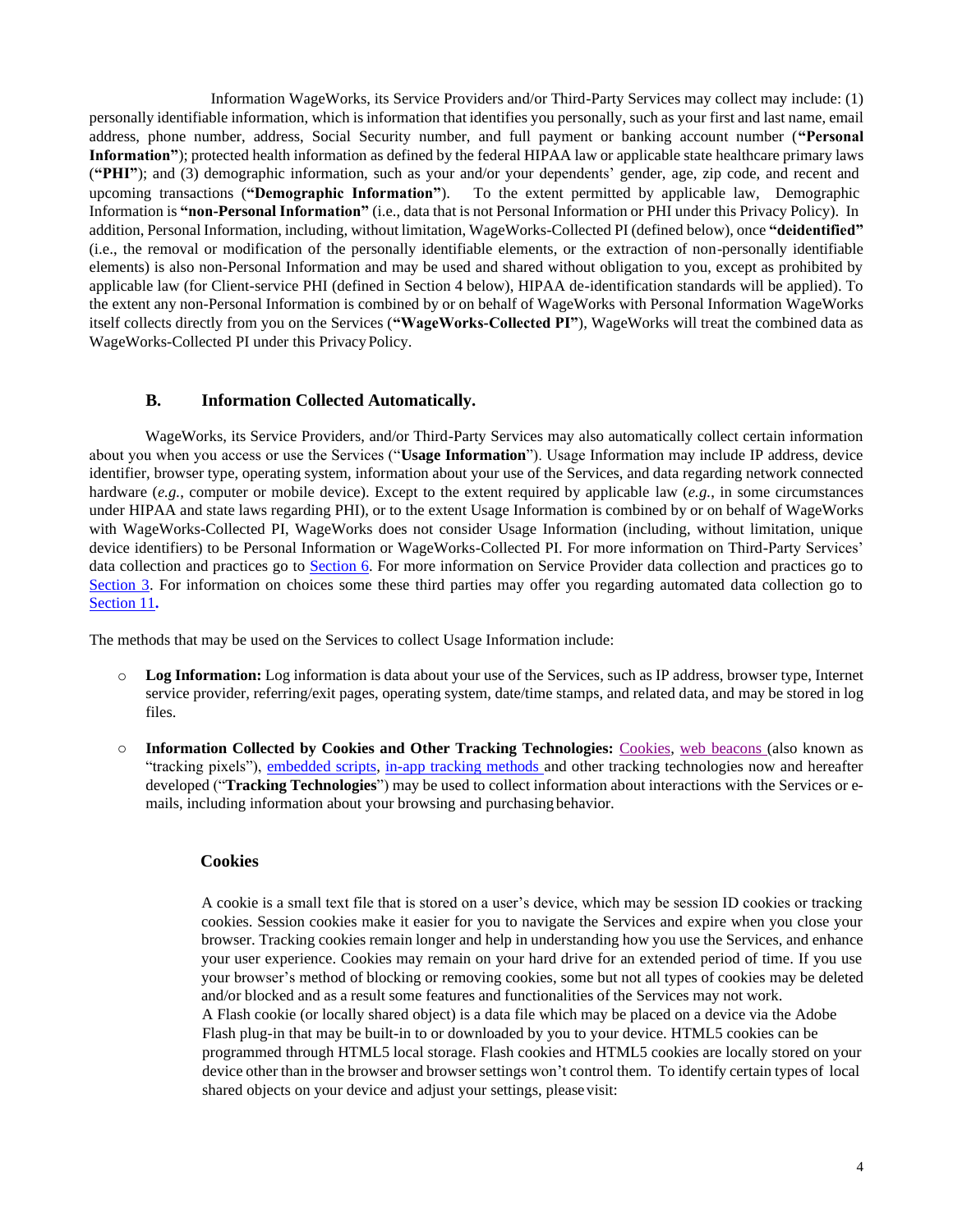[www.macromedia.com/support/documentation/en/flashplayer/help/settings\\_manager.html.](http://www.macromedia.com/support/documentation/en/flashplayer/help/settings_manager.html) The Services may associate some or all of these types of cookies with your devices.

# **Web Beacons ("Tracking Pixels")**

Web beacons are small graphic images, also known as "Internet tags" or "clear gifs," embedded in web pages and e-mail messages. Web beacons may be used, without limitation, to count the number of visitors to the Services, to monitor how users navigate the Services, and to count content views.

# **Embedded Scripts**

An embedded script is programming code designed to collect information about your interactions with the Services. It is temporarily downloaded onto your computer from WageWorks' web server, or from a third party with which WageWorks works, and is active only while you are connected to the Services, and deleted or deactivated thereafter.

## **In-App Tracking Methods**

There are a variety of Tracking Technologies that may be included in mobile applications, and these are not browser-based like cookies and cannot be controlled by browser settings.

WageWorks is giving you notice of the Tracking Technologies and your choices regarding them explained in Section 11 so that your consent to encountering them is meaningfully informed.

## **C. Information WageWorks Collects From Other Sources.**

WageWorks may also obtain information about you from other sources, including our employer/plan sponsors and benefit provider clients ("Clients"), Service Providers and Third-Party Services, and combine that with WageWorksCollected PI. Notwithstanding anything to the contrary, except (i) for Personal Information and Client-service PHI, and (ii) to the extent such data is combined by or on behalf of WageWorks with WageWorks-Collected PI, this Privacy Policy is not intended to limit WageWorks' activities regarding such third-party-sourced, or non-Services-sourced information (including Personal Information), and such data will only be treated as WageWorks-Collected PI to the extend it is combined with WageWorks-Collected PI. WageWorks is not responsible or liable for the accuracy of the information provided by third parties or for third party policies or practices.

# <span id="page-4-0"></span>**2. HOW WE USE THE INFORMATION WE OBTAIN.**

WageWorks may use information about you, including WageWorks-Collected PI and other Personal Information, for any purposes not inconsistent with WageWorks' statements under this Privacy Policy, or otherwise made at the point of collection, and not prohibited by applicable law, including, without limitation, the following:

- Facilitate, manage, personalize, and improve your online experience;
- Allow you to participate in the features and service offerings we make available on or via the Services;
- Assist your employer/plan sponsor in administering your benefits (*e.g.*, produce debit card, produce and send statements and other communications, remit payments to clients, fulfill transit passes, pay or reimburse claims, adjudicate transactions, make deposits and determine and report eligibility);
- Process your registration, manage your account and/or upload your User Generated Content ("**UGC**"). (For more information on how UGC is treated under the Services' Terms of Use in Section 2. For more on the public nature of UGC, see Section 5);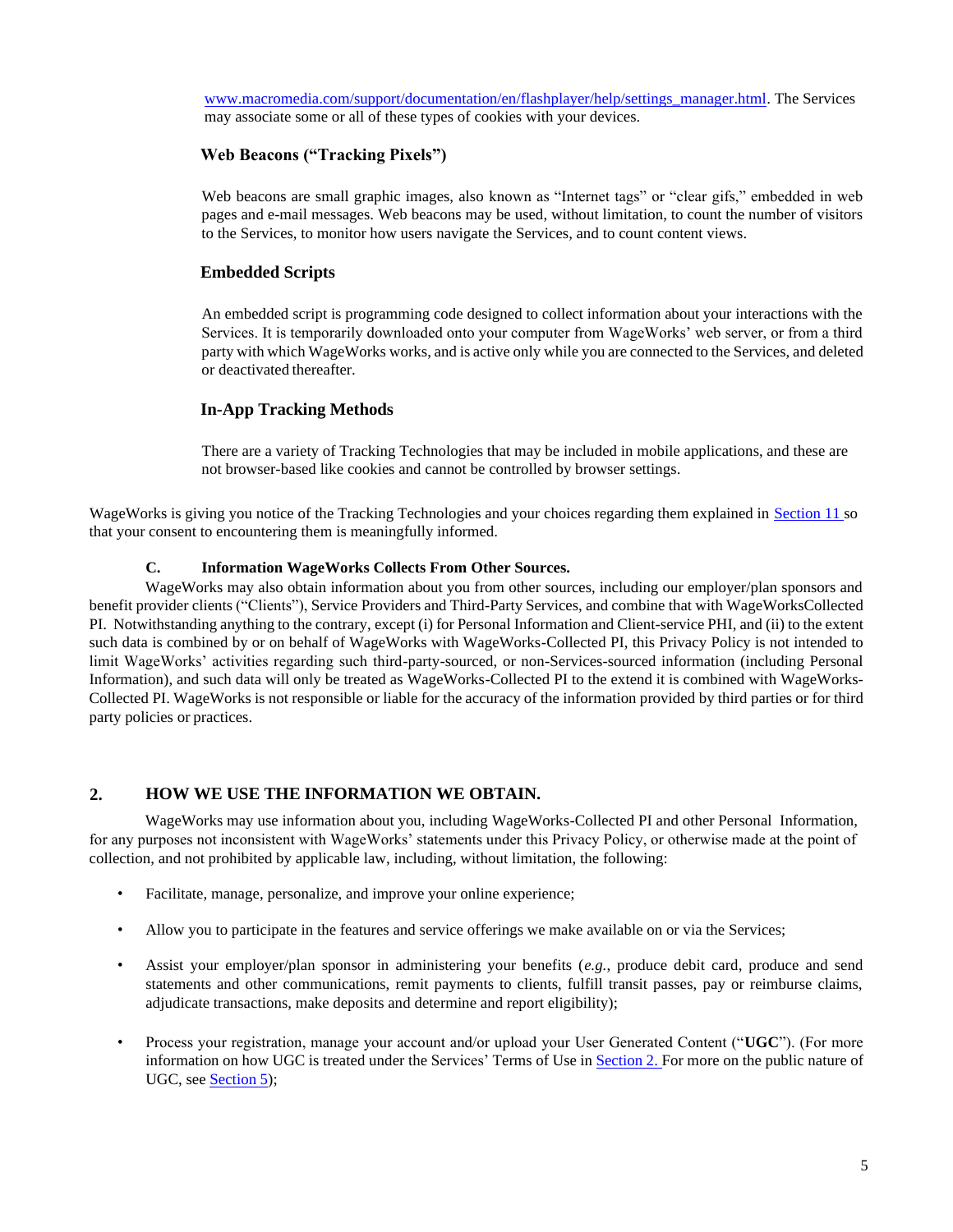- Transact with you, provide services or information you request, respond to your comments, questions and requests, serve you content, and send you notices;
- Our marketing (as permitted by applicable law) and other purposes;
- Improve the Services, and our other services, and for any other internal business purposes;
- Tailor our content and offers (as permitted by applicable law);
- Fulfill other purposes disclosed at the time you provide Personal Information or Client-service PHI, or otherwise where we are legally permitted to do so and doing so is not inconsistent with an express privacy commitment we have made to you; and
- Prevent and address fraud, breach of policies or terms, and threats or harm and to comply with applicable law, and law enforcement or other legal processes, and government requests.

## <span id="page-5-0"></span>**3. INFORMATION WE SHARE WITH THIRD PARTIES.**

As permitted by applicable law, WageWorks may share non-Personal Information, and Personal Information that is not deemed WageWorks-Collected PI hereunder, or Client-service PHI, provided that we are not aware of restrictions on our use or sharing, with third parties or for any purpose. WageWorks' sharing of WageWorks-Collected PI and Clientservice PHI are, however, subject to the following:

- Marketing: Subject to your communications choices explained in Section 11.D, and the rights of California residents explained in Section 12, we may use your Personal Information to send you marketing communications. WageWorks will not share your WageWorks-Collected PI with third parties, for their own direct marketing purposes, except in connection with Corporate Transactions (defined below) absent your consent (which may be by means of third party interaction described in the next bullet point). Your HIPAA PHI will be used or disclosed for marketing purposes only in accordance with the requirements of HIPAA.
- Your Disclosure or Consent: As more fully described in **Section 5** (Information You Disclose Publicly or to Others) and Section 6 (Third-Party Content, Third-Party Services, Social Features, and Analytics), your activities on the Services may, by their nature, result in the sharing of your WageWorks-Collected Personal Information (as well as your other Personal Information and your non-Personal Information) with third parties and by engaging in these activities you consent to that and further sharing and disclosure to third parties. Such third party data receipt and collection is subject to the privacy and business practices of that third party, not WageWorks.

WageWorks may also share any information about you (including, without limitation, WageWork**s**-Collected PI) for any purposes not inconsistent with this Privacy Policy, or otherwise not prohibited by applicable law, including, without limitation:

- Clients or Program Sponsors, in connection with their employment-related and/or benefits-related programs and activities, concerning you;
- WageWorks' agents, vendors, consultants, and other service providers (collectively **"Service Providers"**) may receive, or be given access to your information, including, without limitation, Personal Information, Demographic Information, and Usage Information, in connection with their work on WageWorks' behalf, provided however, (i) your Client-service PHI will remain subject to HIPAA and state health information privacy obligations; and (ii) WageWorks does not authorize its Service Providers to use WageWorks-Collected PI provided by WageWorks to the Service Providers to send you direct marketing messages other than related to WageWorks absent your consent. Service Providers may include custodian banks, payment vendors, job application platforms, statement and communications vendors, printed materials fulfillment vendors, eligible providers, health plan carriers, card fulfillment vendors, transportation and parking agencies, lockbox providers, call centers, customer service vendors,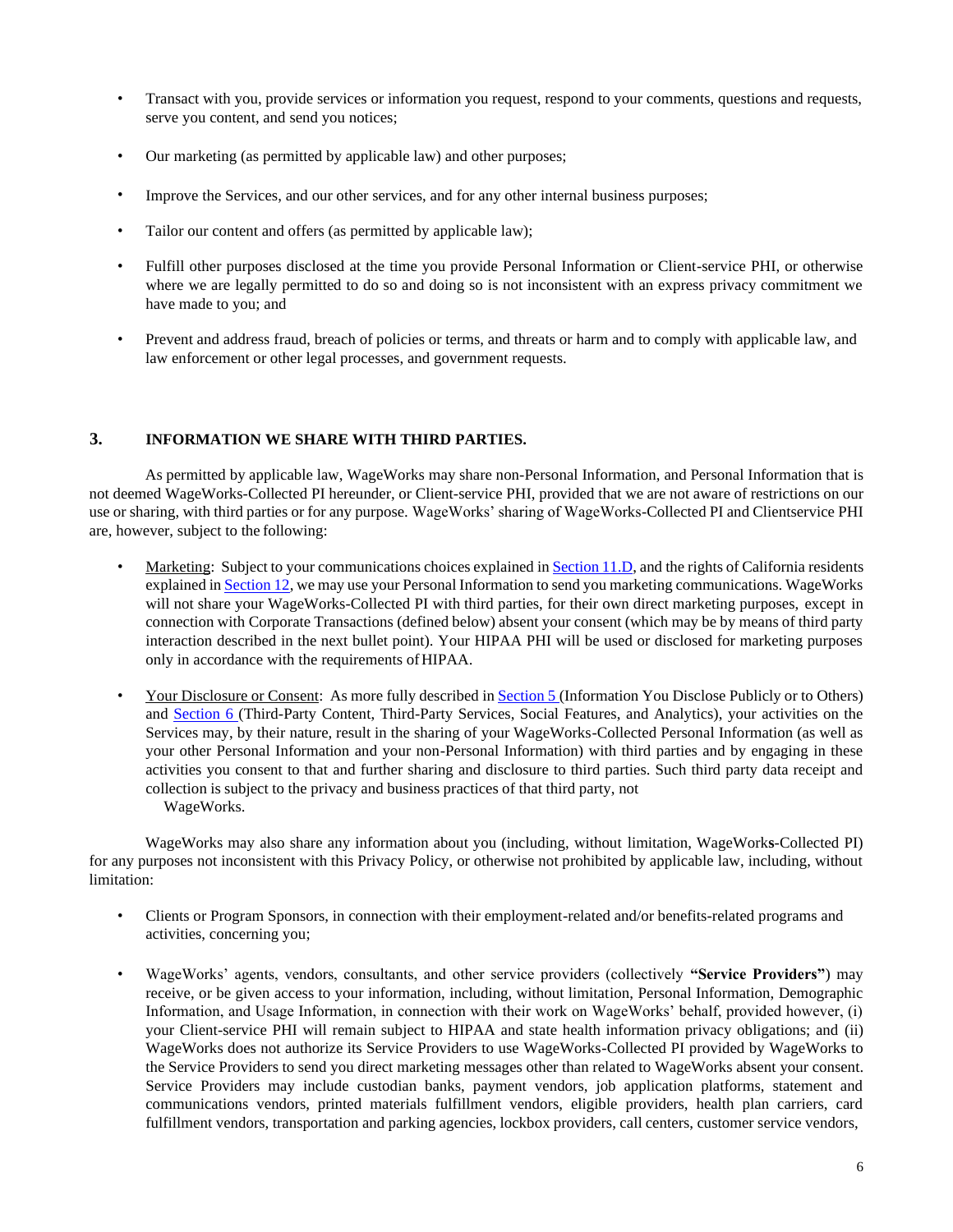claim process vendors, data protection vendors, and data storage and processing vendors. For more information on choices Service Providers may offer you in Section 11.

- To comply with the law, law enforcement or other legal process, and in response to a government request; and
- If WageWorks believes your actions are inconsistent with WageWorks' terms of use, user agreements, applicable terms or policies, or to protect the rights, property, life, health, security and safety of WageWorks, the Services or its users, or any third party.

We will only share your Client-service PHI with third parties, to the applicable Client(s), as directed or permitted by you or as otherwise permitted or required by applicable law.

WageWorks may share your Client-service PHI and WageWorks-Collected Personal Information (as well as your other Personal Information and your non-Personal Information), in connection with or during negotiations of any proposed or actual merger, purchase, sale, joint venture, or any other type of acquisition or business combination of all or any portion of WageWorks assets, or transfer of all or a portion of WageWorks' business to another company (**"Corporate Transactions"**).

In addition, in conjunction with laws and regulations enforced by the Equal Employment Opportunity Commission ("**EEOC**"), the Office of Federal Contract Compliance Programs ("**OFCCP**") and similar state and local regulatory agencies, we may ask you to provide us with self-identifying information (such as veteran status, gender and ethnicity). Providing such self-identifying information is voluntary, but if you do provide us with such information, we may submit that information, to the EEOC, the OFCCP and similar state and local regulatory agencies or otherwise use or disclose it for business-related purposes, including, without limitation, responding to information requests, fulfilling regulatory reporting requirements and defending against employment related complaints.

## <span id="page-6-0"></span>**4. PROTECTED HEALTH INFORMATION ("PHI").**

Notwithstanding anything in this Privacy Policy to the contrary, when we receive PHI in the course of performing services for a HIPAA covered entity or an entity subject to state health information privacy laws (**"Client-service PHI"**), we treat and protect the Client-service PHI consistent with our obligations under HIPAA, applicable state health information privacy laws and our contractual obligations to the covered entity (*e.g.*, a group health plan).

## <span id="page-6-1"></span>**5. INFORMATION YOU DISCLOSE PUBLICLY OR TO OTHERS.**

The Services may permit you to post or submit UGC including, without limitation, comments and other content, including Personal Information and Client-service PHI. If you choose to submit UGC to any public area of the Online Services (*e.g.*, comments to blog posts), your UGC will be considered "public" and will be accessible by anyone, including WageWorks. Notwithstanding anything to the contrary, unless otherwise explicitly agreed by us, Personal Information and Client-service PHI included in UGCis notsubject to WageWorks' usage orsharing limitations, or other obligations, regarding WageWorks-Collected PI, Client-service PHI, or other Personal Information under this Privacy Policy or otherwise, and may be used and shared by WageWorks and third parties to the fullest extent not prohibited by applicable law. WageWorks encourages you to exercise caution when making decisions about what you disclose in such public areas. For more information on how UGC istreated under the Services' Terms of Use click in Section 2. California minorsshould see Section 9 regarding potential removal of certain UGC they have posted on the Online Services.

Additionally, the Services may offer you the option to send a communication to a friend, your employer or other contact. If so, WageWorks relies on you to only send to people that have given you permission to do so. The recipient's Personal Information you provide (*e.g.*, name, e-mail address) will be used to facilitate the communication, but not used by WageWorks for any other marketing purpose unless WageWorks obtains consent from that person. Your contact information and message may be included in the communication.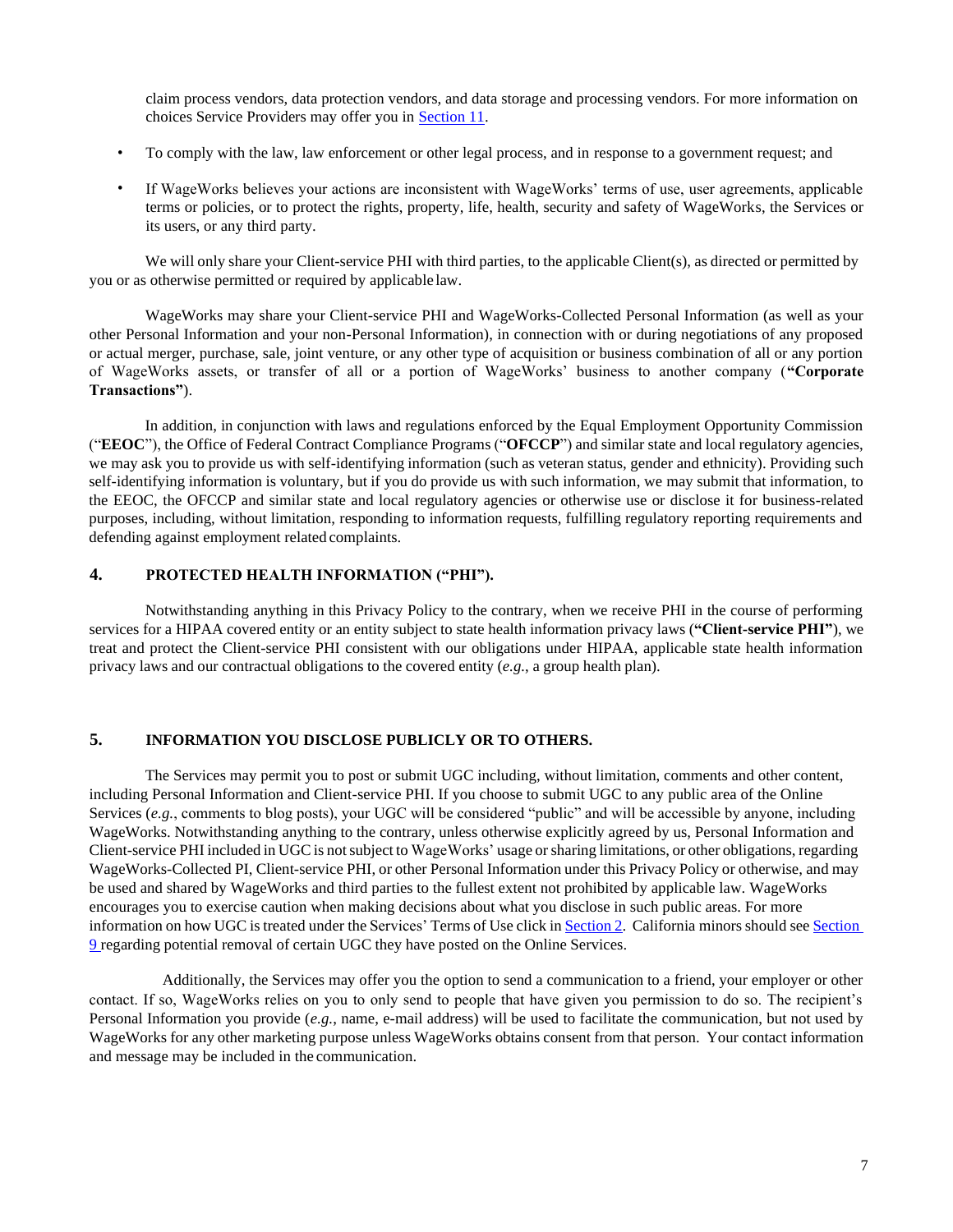## <span id="page-7-0"></span>**6. THIRD**-**PARTY CONTENT, THIRD**-**PARTY SERVICES, SOCIAL FEATURES, AND ANALYTICS.**

The Services may include hyperlinks to, or include on or in connection with, the Services (*e.g.*, apps, software, and plug-ins), websites, locations, platforms, applications or services operated by third parties (**"Third**-**Party Service(s)"**). These Third-Party Services may use their own cookies, web beacons, and other Tracking Technology to independently collect information about you and may solicit Personal Information fromyou.

For example, certain functionalities on the Services permit interactions that you initiate between the Services and certain Third-Party Services, such as third party social networks (**"Social Features"**). If you use Social Features, and potentially other Third-Party Services, information you post or provide access to may be publicly displayed on the Services (see Section 5) or by the Third-Party Service that you use. Similarly, if you post information on a third-party service that references the Services (*e.g.*, by using a hashtag associated with WageWorks in a tweet or status update), your post may be used on or in connection with the Services or otherwise by WageWorks. Also, both WageWorks and the third party may have access to certain information about you and your use of the Services and any Third-Party Service.

WageWorks may use Google Analytics, Adobe Analytics or other Service Providers for analytics services. These analytics services may use cookies and other Tracking Technologies to help WageWorks analyze Service users and how they use the Services. Information generated by these services (e.g., your IP address and other Usage Information) may be transmitted to and stored by these Service Providers on servers in the U.S. (or elsewhere) and these Service Providers may use this information for purposes such as evaluating your use of the Services, compiling statistic reports on the Services' activity, and providing other services relating to Services activity and other Internet usage.

Except to the extent we combine information we receive from Service Providers, Third-Party Services, or other third parties with WageWorks-Collected PI, in which case WageWorks will treat the combined information as WageWorks-Collected PI under this Privacy Policy (see Section 1(c)**)**, data obtained by WageWorks from a third party, even in association with the Services, is not subject to WageWorks' limitations regarding WageWorks-Collected PI under this Privacy Policy, however such data remains subject to any restrictions imposed on WageWorks by the third party, if any. Otherwise, the information collected, stored, and shared by third parties remains subject to their privacy policies and practices, including whether they continue to share information with WageWorks, the types of information shared, and your choices on what is visible to others on Third-Party Services.

Except as required under applicable law and/or our contractual commitments to covered entities with regard to Client-service PHI, WageWorks is not responsible for and makes no representations regarding the policies or business practices of any third parties, including, without limitation, analytics Service Providers and Third-Party Services associated with the Services, and encourages you to familiarize yourself with and consult their privacy policies and terms of use. See Section 11 for more on certain choices offered by some third parties regarding their data collection and use, including regarding analytics.

## <span id="page-7-1"></span>**7. DATA SECURITY AND MONITORING.**

WageWorks takes reasonable measures to protect WageWorks-Collected PI (excluding public UGC), and Clientservice PHI, from loss, theft, misuse and unauthorized access, disclosure, alteration, and destruction. Nevertheless, transmission via the internet and online digital storage are not completely secure and WageWorks cannot guarantee the security of your information collected through the Services.

To help protect you and others, and as permitted by applicable law, WageWorks and its Service Providers may (but make no commitment to) monitor use of the Services, and may collect and use related information including WageWorks-Collected PI and other Personal Information for all purposes not prohibited by applicable law or inconsistent with this Privacy Policy, including, without limitation, to identify fraudulent activities and transactions; prevent abuse of and investigate and/or seek prosecution for any potential threats to or misuse of the Services; ensure compliance with the [Terms of Use](https://www.wageworks.com/terms-of-use) [and this](https://www.wageworks.com/terms-of-use/) [Privacy](https://www.wageworks.com/terms-of-use/) Policy; investigate violations of or enforce these agreements; and otherwise to protect the rights and property of WageWorks, third parties, and other users. Monitoring may result in the collection, recording, and analysis of online activity or communications through our Services. If you do not consent to these conditions, you must discontinue your use of the Services.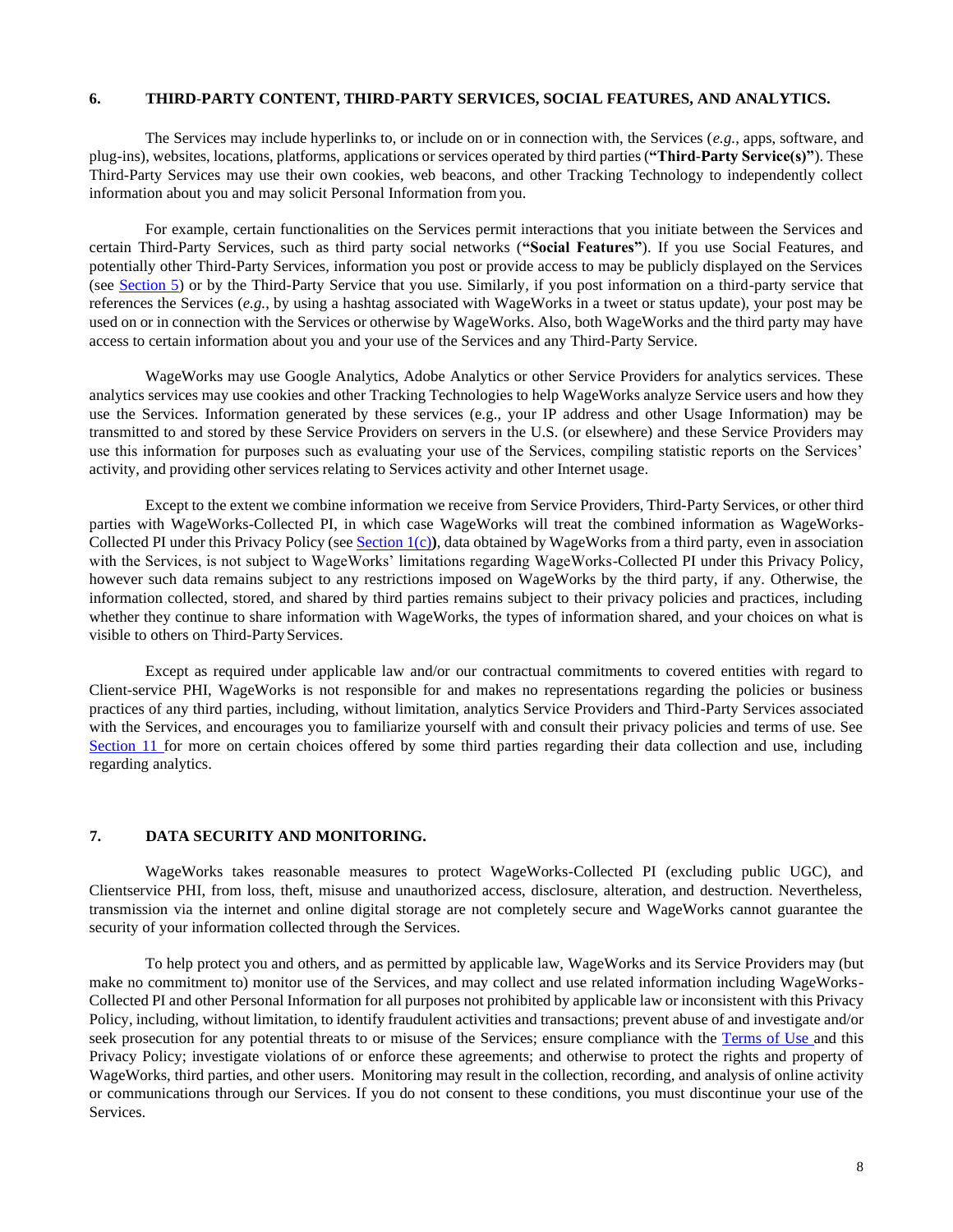## <span id="page-8-0"></span>**8. INTERNATIONAL TRANSFER.**

WageWorks is based in the U.S. and the information WageWorks and its Service Providers collect is governed by U.S. law. If you are accessing the Services from outside of the U.S., please be aware that information collected through the Services may be transferred to, processed, stored, and used in the U.S. Data protection laws in the U.S. may be different from those of your country of residence. Your use of the Services or provision of any information therefore constitutes your consent to the transfer to and from, processing, usage, sharing, and storage of your information, including Personal Information, in the U.S. as set forth in this Privacy Policy.

## <span id="page-8-1"></span>**9. CHILDREN'S PRIVACY.**

The Services is intended for a general audience and not directed to children less than thirteen (13) years of age. WageWorks does not intend to collect personal information as defined by the U.S. Children's Privacy Protection Act ("**COPPA**") (**"Children's Personal Information"**) in a manner that is not permitted by COPPA. If we obtain knowledge that we have collected Children's Personal Information in a manner not permitted by COPPA, we will remove such data to the extent required by COPPA.

Any California residents under the age of eighteen (18) who have registered to use the Services, and who posted content or information on the Online Services, can request removal by contacting WageWorks by sending an email to [HQYPrivacy@HealthEquity.com,](mailto:HQYPrivacy@healthequity.com) detailing where the content or information is posted and attesting that you posted it. WageWorks will then make reasonable good faith efforts to remove the post from prospective public view or anonymize it so the minor cannot be individually identified to the extent required by applicable law. This removal process cannot ensure complete or comprehensive removal. For instance, third-parties may have republished or archived content by search engines and others that WageWorks does not control.

## <span id="page-8-2"></span>**10. ACCESSING AND CHANGING INFORMATION.**

WageWorks may provide web pages or other mechanisms allowing you to delete, correct, or update some of the WageWorks-Collected PI, and potentially certain other information about you (*e.g.*, profile and account information). WageWorks will make good faith efforts to make requested changes in WageWorks' then-active databases as soon as practicable, but it is not always possible to completely change, remove or delete all of your information or public postings from WageWorks' databases (California minors see Section 9) and residual and/or cached data may remain archived thereafter. Further, we reserve the right to retain data (a) as required by applicable law; and (b) for so long as reasonably necessary to fulfill the purposes for which the data is retained except to the extent prohibited by applicable law.

## <span id="page-8-3"></span>**11. CHOICES: TRACKING AND COMMUNICATIONS OPTIONS.**

**A. Tracking Technologies Generally.** Regular cookies may generally be disabled or removed by tools available as part of most commercial browsers, and in some instances blocked in the future by selecting certain settings. Browsers offer different functionalities and options so you may need to set them separately. Also, tools from commercial browsers may not be effective with regard to Flash cookies (also known as locally shared objects), HTML5 cookies, or other Tracking Technologies. For information on disabling Flash cookies, go [to](http://helpx.adobe.com/flash-player/kb/disable-third-party-local-shared.html) [Adobe's](http://helpx.adobe.com/flash-player/kb/disable-third-party-local-shared.html) [website.](http://helpx.adobe.com/flash-player/kb/disable-third-party-local-shared.html) Please be aware that if you disable or remove these technologies, some parts of the Services may not work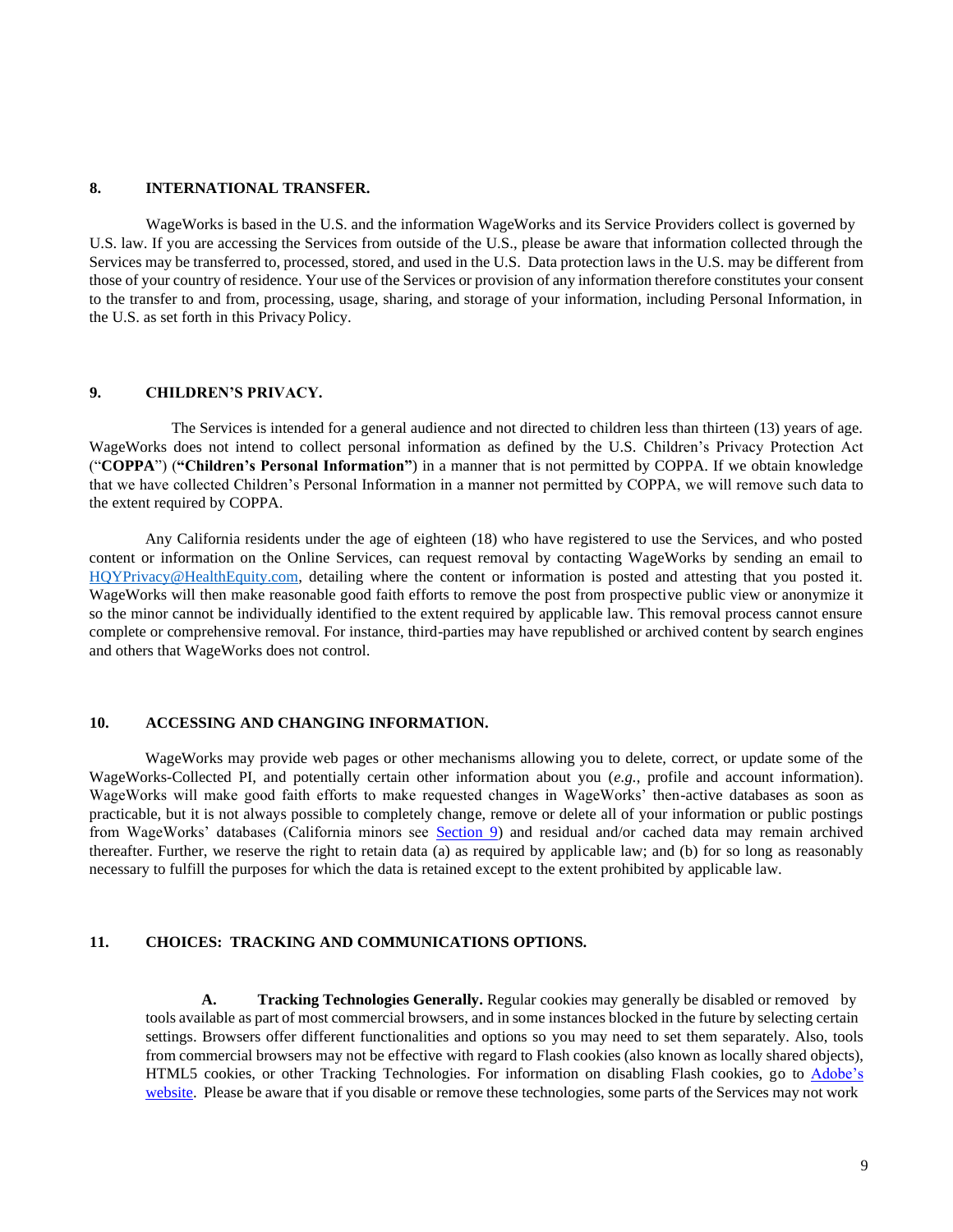and that when you revisit the Services your ability to limit browser-based Tracking Technologies is subject to your browser settings and limitations.

Some app-related Tracking Technologies in connection with non-browser usage (e.g., most functionality of a mobile app) can only be disabled by uninstalling the app. To uninstall an app, follow the instructions from your operating system or handset manufacturer.

Your browser settings may allow you to automatically transmit a "Do Not Track" signal to Services you visit. Note, however, there is no consensus among industry participants as to what "Do Not Track" means in this context. Like many Services, WageWorks currently does not alter WageWorks' practices when WageWorks receives a "Do Not Track" signal from a visitor's browser. To find out more about "Do Not Track," you can visit [http://www.allaboutdnt.com,](http://www.allaboutdnt.com/) but WageWorks is not responsible for the completeness or accuracy of this third party information. Some third parties, however, may offer you choices regarding their Tracking Technologies. One way to potentially identify cookies on our Site is to add the free Ghostery plug-in to your browser [\(www.ghostery.com\),](http://www.ghostery.com/) which according to Ghostery will display for you traditional, browser-based cookies associated with the web sites (but not mobile apps) you visit and privacy and opt-out policies and options of the parties operating those cookies. WageWorks is not responsible for the completeness or accuracy of this tool or third party choice notices or mechanisms. For specific information on some of the choice options offered by third party analytics and advertising providers, see the nextsection.

**B. Analytics and Tracking Technologies.** You may exercise choices regarding the use of cookies

from

Google Analytics by going to <https://tools.google.com/dlpage/gaoptout>or downloading the Google Analytics Opt-out Browser Add-on. You may exercise choices regarding the use of cookies from Adobe Analytics by going to [http://www.adobe.com/privacy/opt-out.html u](http://www.adobe.com/privacy/opt-out.html)nder the section labeled "Tell our customers not to measure your use of their websites or tailor their online ads for you."

We may use Oracle Marketing Cloud Services such as Eloqua to provide us with user Services activity information. Oracle offers users with certain privacy choices, including an opt-out. For more information, see https://www.oracle.com/marketingcloud/opt-status.html and https://www.oracle.com/legal/privacy/privacy-choices.html.

You may choose whether to receive some Interest-based Advertising by submitting opt-outs. Some of the advertisers and Service Providers that perform advertising-related services for us and third parties may participate in the Digital Advertising Alliance's ("**DAA**") Self-Regulatory Program for Online Behavioral Advertising. To learn more about how you can exercise certain choices regarding Interest-based Advertising, vi[sit](http://www.aboutads.info/choices/) [http://www.aboutads.info/choices/,](http://www.aboutads.info/choices/) and <http://www.aboutads.info/appchoices> for information on the DAA's opt-out program for mobile apps. Some of these companies may also be members of the Network Advertising Initiative ("**NAI**"). To learn more about the NAI and your optout options for their members, see [http://www.networkadvertising.org/choices/.](http://www.networkadvertising.org/choices/) Please be aware that, even if you are able to opt out of certain kinds of Interest-based Advertising, you may continue to receive other types of ads. Opting out only means that those selected members should no longer deliver certain Interest-based Advertising to you, but does not mean you will no longer receive any targeted content and/or ads (*e.g.*, from other ad networks). Also, if your browsers are configured to reject cookies when you visit these opt-out webpages, or you subsequently erase your cookies, use of a different device or web browsers or use a non-browser-based method of access (*e.g.*, mobile app), your NAI / DAA browser-based opt-out may not, or may no longer, be effective. WageWorks supports the ad industry's [2009 Selfregulatory Principles for Online](http://www.iab.net/media/file/ven-principles-07-01-09.pdf) [Behavioral Advertising \(PDF\)](http://www.iab.net/media/file/ven-principles-07-01-09.pdf) and expects that ad networks WageWorks directly engages to serve you Interest-based Advertising will do so as well, though WageWorks cannot guaranty their compliance. WageWorks is not responsible for effectiveness of, or compliance with, any third-parties' opt-out options or programs or the accuracy of their statements regarding their programs**.**

**C. Mobile Apps.** With respect to WageWorks' mobile apps ("**apps**"), you can stop all collection of data generated by use of the app by uninstalling the app. Also, you may be able to exercise specific privacy choices, such as enabling or disabling certain features (e.g., push notifications, accessing phone, SMS, device id, data, photos/media/files, etc.), by adjusting the permissions in your mobile device and/or the app's settings. Beware that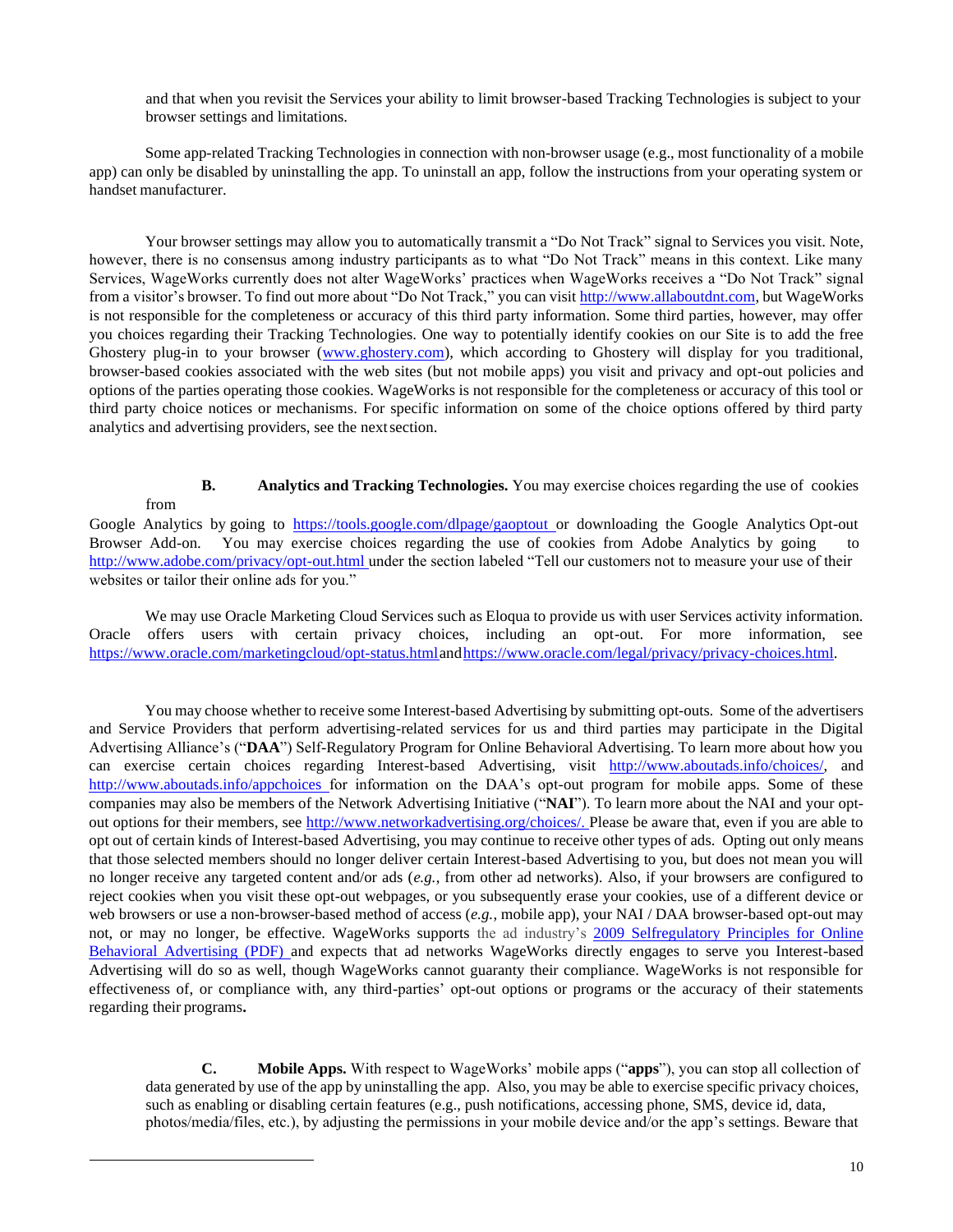if GPS precise location services are disabled, other means of establishing or estimating location (e.g., connecting to or proximity to wi-fi, Bluetooth, beacons, or our networks) may persist.

**D. Communications.** You can opt out of receiving certain promotional communications (emails or text messaging) from WageWorks at any time by (i) for promotional e-mails, following the instructions provided in emails to click on the unsubscribe link, or if available by changing your communication preferences by logging onto your account; and (ii) for text messages, text back the word, "STOP" and (iii) for app push notifications, turn off push notifications on the settings of your device and/or the app, as applicable. Please note that your opt-out is limited to the e-mail address or phone number used and will not affect subsequent subscriptions. If you opt-out of only certain communications, other subscription communications may continue. Even if you opt-out of receiving promotional communications, WageWorks may, subject to applicable law, continue to send you non-promotional communications, such as those about your account, transactions, servicing, or WageWorks' ongoing business relations.

## <span id="page-10-0"></span>**12. YOUR CALIFORNIA PRIVACY RIGHTS.**

## **A. California Civil Code Section 1798.83**

We do not share personal information as defined by California Civil Code Section 1798.83 ("Shine The Light law") with third parties for their direct marketing purposes absent your consent. If you are a California resident, you may request information about our compliance with the Shine the Light law by contacting us by email to [HQYPrivacy@HealthEquity.com](mailto:HQYPrivacy@healthequity.com) or by sending a letter to WageWorks, Inc., c/o HealthEquity at 15. W. Scenic Pointe Drive, Suite 100, Draper, UT 84020, (Attention: General Counsel, Legal Department). Any such request must include "California Privacy Rights Request" in the first line of the description and include your name, street address, city, state, and ZIP code. Please note that we are only required to respond to one request per customer each year, and we are not required to respond to requests made by means other than

## **B. California Minors**

We do not share personal information as defined by California Civil Code Section 1798.83 ("Shine The Light law") with third parties for their direct marketing purposes absent your consent. If you are a California resident, you may request information about our compliance with the Shine the Light law by contacting us by email to [HQYPrivacy@HealthEquity.com o](mailto:HQYPrivacy@healthequity.com)r by sending a letter to WageWorks, Inc., c/o HealthEquity at 15 W. Scenic Pointe Drive, Suite 100, Draper, UT 84020 (Attention: General Counsel, Legal Department). Any such request must include "California Privacy Rights Request" in the first line of the description and include your name, street address, city, state, and ZIP code. Please note that we are only required to respond to one request per customer each year, and we are not required to respond to requests made by means other than through this email address or mail address.

California minors should see "Children's Privacy" at Section 9 regarding removal of certain content they have posted.

# **C. California Consumer Privacy Act (CCPA)**

To understand our privacy practices and your rights under the CCPA, please [click here.](#page-12-0) If you are a California resident, you may request information about our compliance with the CCPA, by contacting us via email at [HQYPrivacy@HealthEquity.com.](mailto:HQYPrivacy@healthequity.com)

## <span id="page-10-1"></span>**13. YOUR CONNECTICUT PRIVACY RIGHTS.**

Connecticut law requires any person or entity that collects Social Security numbers from Connecticut residents in the course of business to create a privacy protection policy and to publish or display it publicly. It is our policy to protect the confidentiality of Social Security numbers in our possession from misuse and improper disclosure by maintaining and enforcing policies and physical and electronic safeguards against misuse and improper disclosure. Unlawful disclosure of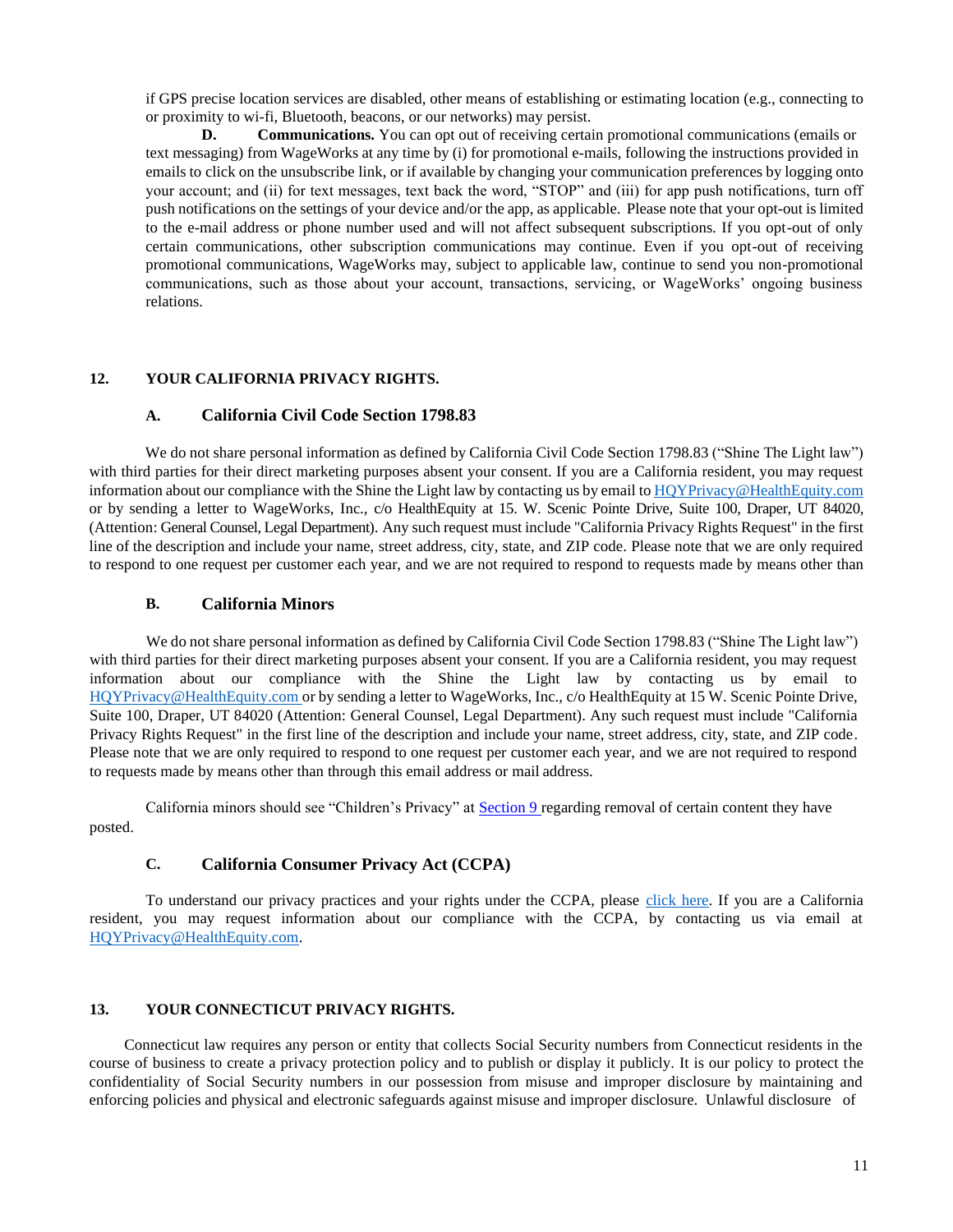Social Security numbers is prohibited, and access to them is limited to personnel who need access to such information in order to perform their job functions.

# <span id="page-11-0"></span>**14. CHANGES TO THIS PRIVACY POLICY.**

We reserve the right to change this Privacy Policy prospectively effective upon the posting of the revised Privacy Policy and your use of our Services indicates your consent to the privacy policy posted at the time of use. However, we will not use your previously collected WageWorks-Collected PI, or Client-service PHI, to the extent it is not collected under the new privacy policy, in a manner materially different than represented at the time it was collected without your consent. To the extent any provision of this Privacy Policy is found by a competent tribunal to be invalid or unenforceable, such provision shall be severed to the extent necessary for the remainder to be valid and enforceable.

# <span id="page-11-1"></span>**15. CONTACT US.**

If you have any questions about this Privacy Policy, please contact us by email at [HQYPrivacy@HealthEquity.com o](mailto:HQYPrivacy@healthequity.com)r at WageWorks, Inc., c/o HealthEquity at 15 W. Scenic Pointe Drive, Suite 100, Draper, UT 84020 (Attention: General Counsel, Legal Department).

//End Privacy Policy//

*© WageWorks, Inc. 2017. All Rights Reserved.*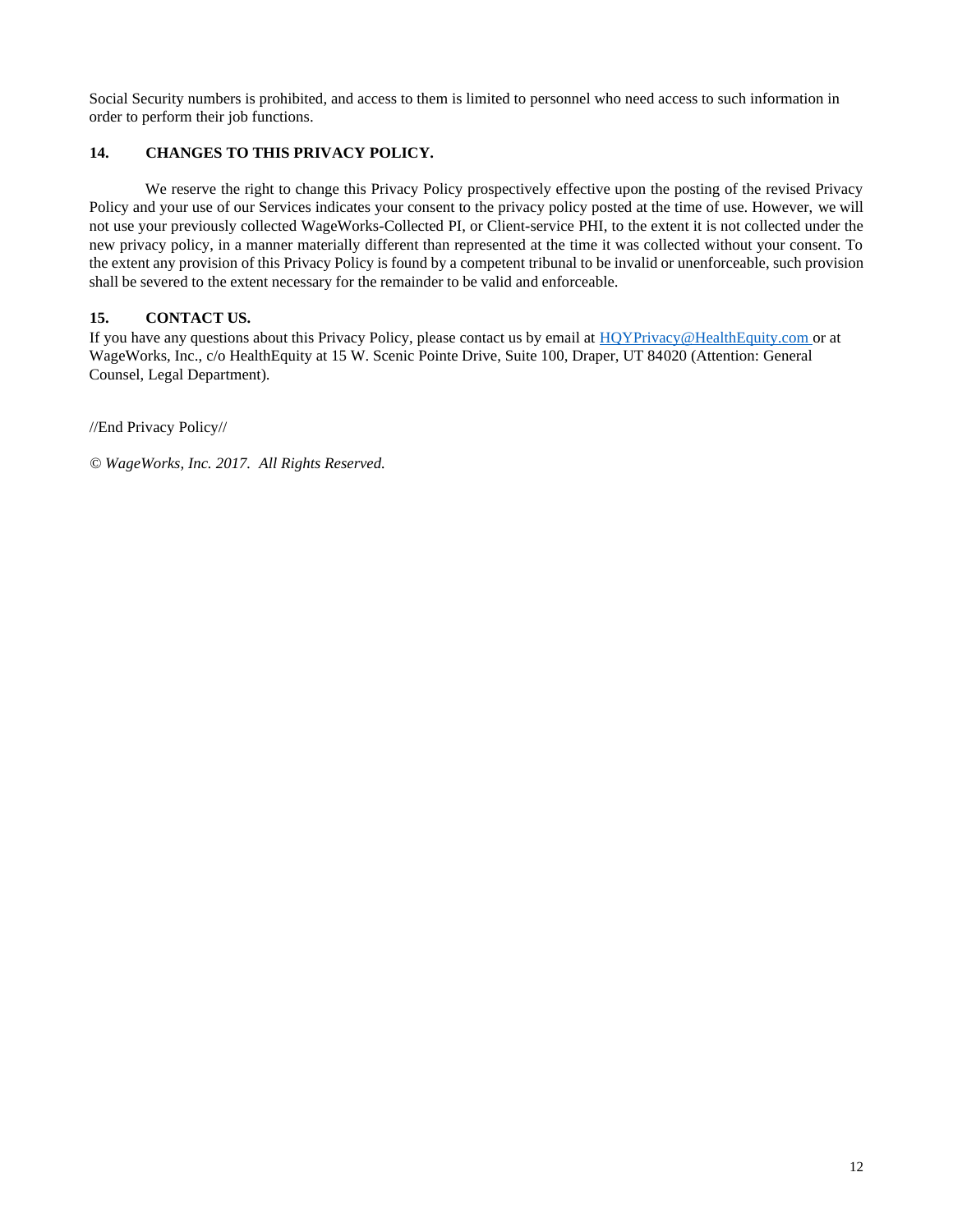# <span id="page-12-0"></span>**CALIFORNIA CONSUMER PRIVACY ACT NOTICE**.

This California Privacy Notice is intended to supplement our [Privacy Policy a](#page-0-0)nd applies solely to visitors, users, and others who are California residents ("consumers" or "you").

To understand our privacy practices, you should refer to both our **Privacy Policy** and this supplemental notice.

The California Consumer Privacy Act ("CCPA") is intended to apply to personal information we collect in the course of our business. This notice does not apply to our products that are excepted from CCPA, such as those that are subject to HIPAA or Gramm-Leach-Bliley. In addition, some of the requirements of CCPA do not go into effect until January 1, 2021 for products and services that are related to employee benefit plans.

The CCPA defines "Personal information" as information that identifies, relates to, describes, references, is capable of being associated with, or could reasonably be linked, directly or indirectly, with a consumer or device.

Below are the categories of Personal Information and the CCPA Information that we may collect, as permitted by law:

| <b>Category</b>                                                                                                                             | <b>Examples of Information We Collect</b>                                              |
|---------------------------------------------------------------------------------------------------------------------------------------------|----------------------------------------------------------------------------------------|
| A. Identifiers.                                                                                                                             | Real name, postal address, email address, account numbers                              |
| B. Personal information categories listed in the<br>California Customer Records statute (Cal. Civ.<br>Code § 1798.80(e)).                   | Name, address, email address, account number, health insurance<br>information          |
| C. Protected classification characteristics<br>under California or federal law.                                                             | Age, marital status, medical condition, gender, veteran or military status             |
| D. Commercial information.                                                                                                                  | Products or services purchased, consumer history                                       |
| E. Biometric information.                                                                                                                   | Medical information related to claims for reimbursement                                |
| F. Internet or other similar network activity.                                                                                              | Browsing and search history, use of apps or website                                    |
| G. Geolocation data.                                                                                                                        | Physical location, such as location of website access.                                 |
| H. Sensory data.                                                                                                                            | Audio recordings of calls, medical information related to claims for<br>reimbursement. |
| I. Professional or employment-related<br>linformation.                                                                                      | Employer and employment history                                                        |
| J. Non-public education information (per the<br>Family Educational Rights and Privacy Act<br>(20 U.S.C. Section 1232g, 34 C.F.R. Part 99)). | Where applicable, student information related to eligibility for benefits              |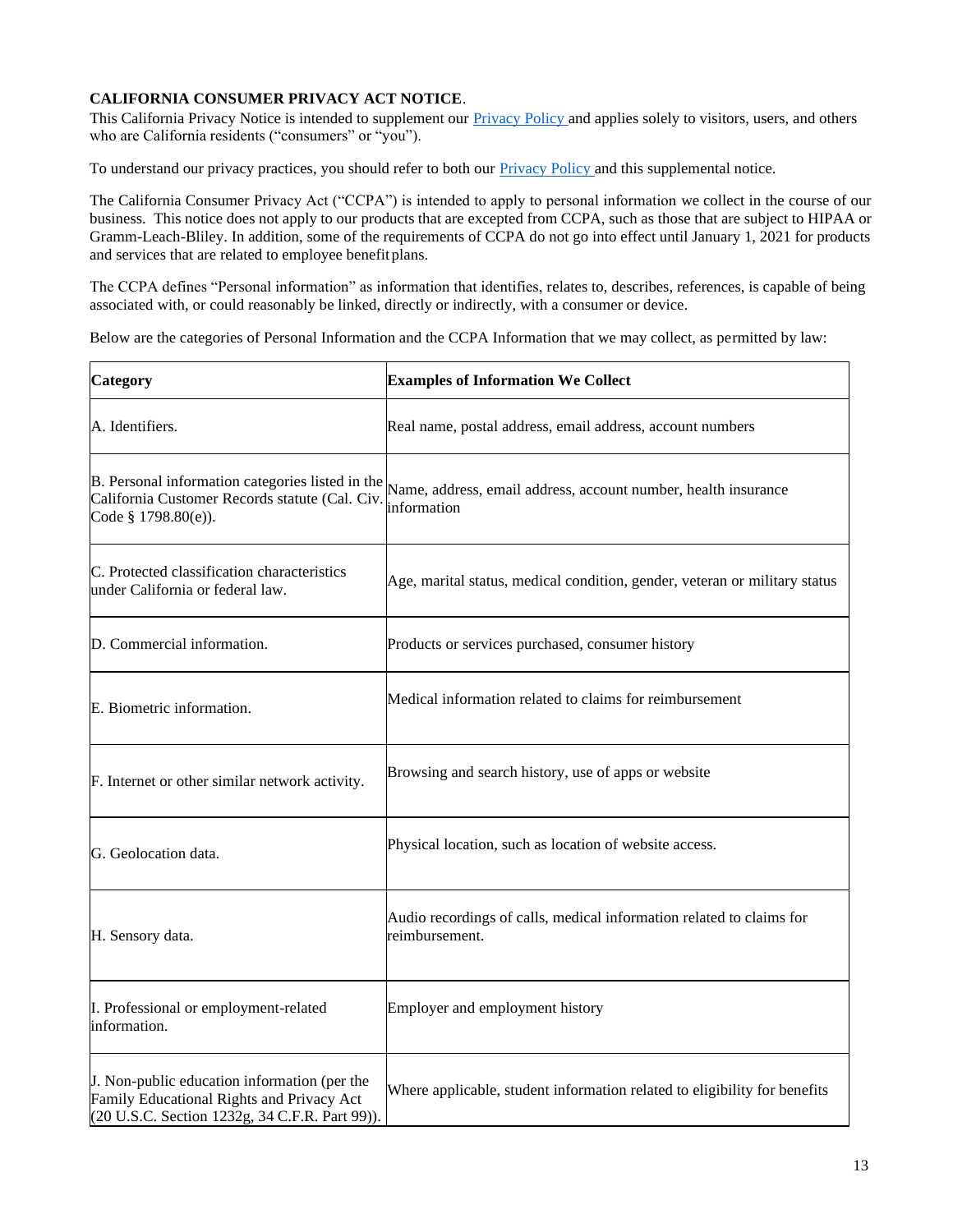# Categories of Sources

The CCPA information we collect comes directly from you when you inquire about our products and services via our website or by telephone or when you file a claim for reimbursement or view our website; from your employer (where applicable) where your employer is providing benefits; and from third parties that assist us in providing these benefits.

## How We Use Information

We may use or disclose the personal information listed above for the following purposes, as permitted by CCPA and other applicable law:

- To provide you with information about our products and services
- To administer the products and services that we offer, including to determine eligibility or to review and pay claims
- To review product performance to evaluate benefits to be offered
- To engage service providers to assist us in administering and providing our products and services
- To consult with you or others designated by you, or as allowed by law, regarding your benefits
- To provide data analytics to allow us to assess product performance or enhance our products or website
- To comply with administrative or legal requests, subpoenas, or otherwise required by law
- For any purpose that would be permitted under HIPAA or Gramm-Leach-Bliley.

## Selling your Personal Information

We do not sell your CCPA information.

Cookies

Please see our **Privacy Policy** 

## Your Rights

In the future, where the CCPA applies to the product or service we offer, you may have the right to request access, data portability, and deletion rights.

## Non-Discrimination

We will not discriminate against you for exercising your CCPA rights.

## Changes to Our Privacy Notice

We reserve the right to amend this privacy notice at our discretion and at any time.

## Requesting Notice in Alternative Format/Language

You may be able to request this notice in another language where we provide such notices in the ordinary course of business or in an alternative format if you have a disability. Please see our contact information below to request an alternative format.

## Contact Information

If you have any questions or comments about this notice, our Privacy Policy, the ways in which we collect and use your information, your choices and rights regarding such use, or wish to exercise your rights under California law, please do not hesitate to contact us at: